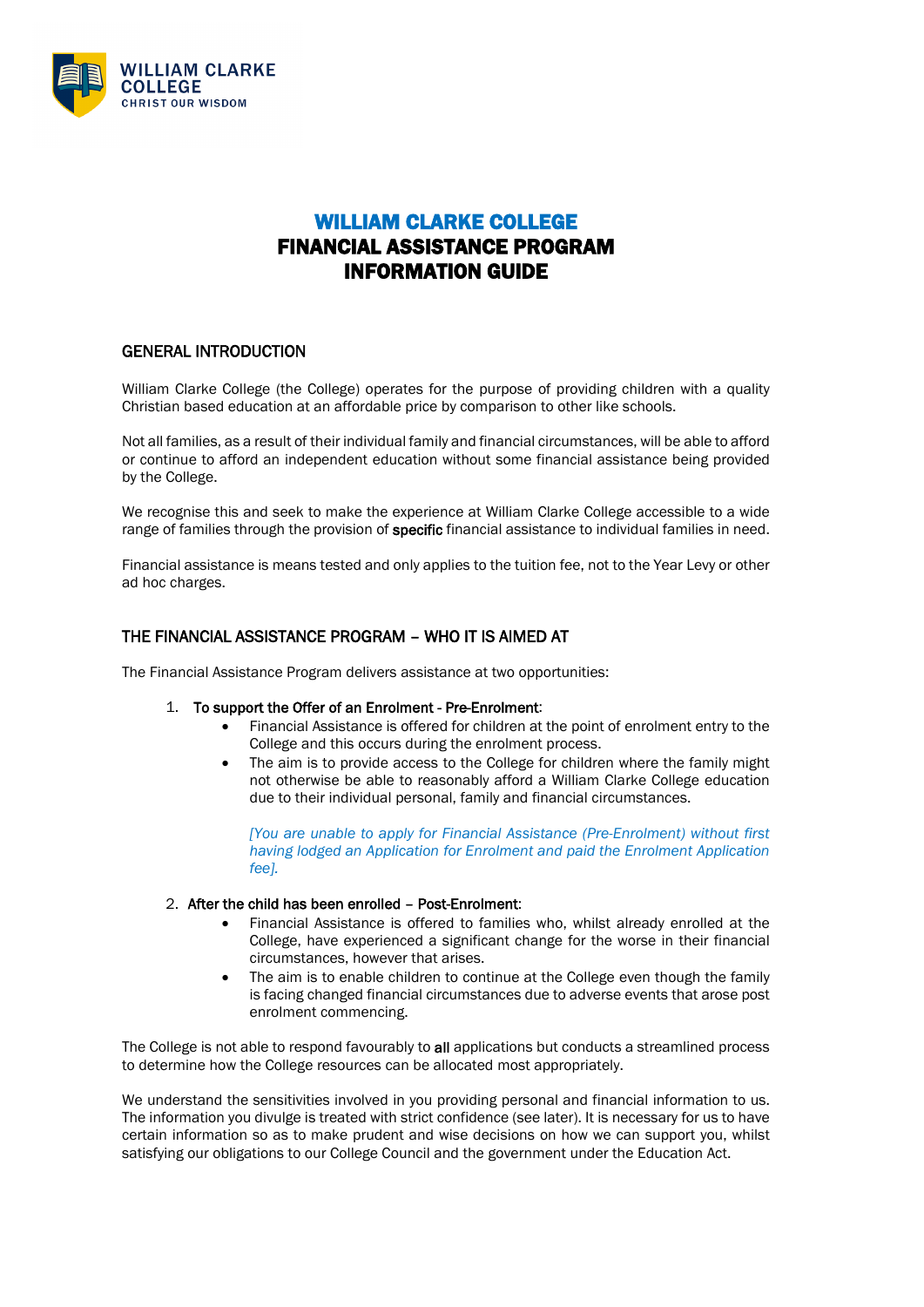

## FINANCIAL ASSISTANCE APPLICATION PROCESS

Within a framework of meeting stewardship and governance responsibilities, the process for a Financial Assistance application is kept to a minimum with confidentiality maintained throughout.

The process is as follows:

- The family contacts the Business Manager's Office to discuss their need to apply for financial assistance.
- The family is sent this Information Guide and the Financial Assistance *Application Form* to complete.
- The family completes the form and lodges it with the Business Manager or by email to [financialassistance@wcc.nsw.edu.au.](mailto:financialassistance@wcc.nsw.edu.au)
- The family is contacted to arrange a time for a *meeting* to discuss the family circumstances.
- The *meeting* is held with the Head and Business Manager face-to-face or online.
- For Financial Assistance (Pre-Enrolment) applications, a sub-committee of College Council assesses the circumstances (identification information is removed) and the College's ability to assist financially.
- For Financial Assistance (Post-Enrolment) applications, the Head and Business Manager assess the need and the College's ability to assist financially.
	- The College writes to the family to indicate the **nature of support** which will be provided:
		- $\circ$  If Pre-enrolment, this will form part of the Letter of Offer of a place at the College.
		- $\circ$  If Post-enrolment, the College will write to you outlining the level of support to be provided, the duration of support and any subsequent review dates.

Further detail about each main component follows.

#### 1. THE FINANCIAL ASSISTANCE APPLICATION FORM

This form enables applicants to provide information to the College. The information provided is necessary for us to make a responsible assessment of the support needed. The information requested covers:

On Page 1

- Name, address and family relationships.
- Basic information about your employment situation.

On Page 2

- Summary information of your assets and liabilities.
- Summary information of your income and expenses reasonable estimates are acceptable.

Page 3 is the statutory declaration.

If your taxation structures are simple, the form requests only minimal supporting documentation.

Additionally, if your assets consist of a business or investment you own, or part own, through any entities (including sole proprietorship, companies, trusts, etc), then there will be additional information required with the application so that the College can properly assess your business and investment relationships. The information should include financial statements and tax returns of the most recently completed tax year.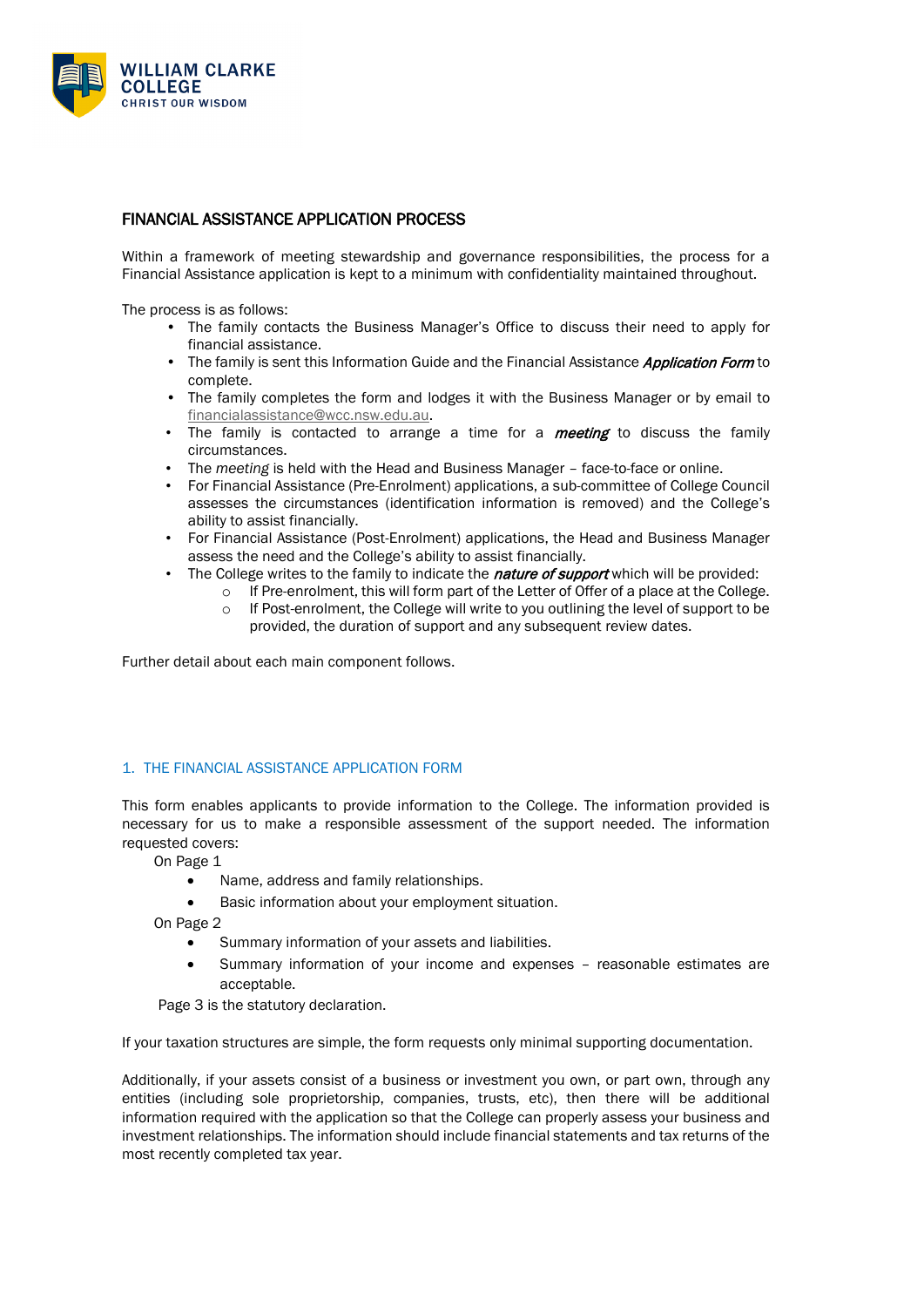

## 2. THE MEETING

This meeting is a vital component of the process as it is our way of gathering the information necessary in properly understanding your unique set of family circumstances. It allows us to make sense of the Application Form and your financial position. It also allows us to consider and explore the *nature of support* the College may be able to provide.

#### The Nature of Support

The nature of support under the Financial Assistance Program could be by way of:

- 1. To support the Offer of an Enrolment Financial Assistance (Pre-enrolment):
	- Short-term or long-term assistance. (Both are subject to a review process): or
	- A reduction of the tuition fee by a fixed amount; or
	- A reduction of the tuition fee by a percentage.

#### 2. After the child is enrolled – Financial Assistance (Post-enrolment):

- Short-term or long-term assistance. (Both are subject to a review process); or
- No reduction in the tuition amount, but a change to the terms and conditions. For example, providing a temporary moratorium/deferral of tuition fee payments. Payments will then be caught up later; or
- A reduction of the tuition fee by a fixed amount; or
- A reduction of the tuition fee by a percentage; or
- In the case of an existing outstanding balance on the fee account, adjustments to the terms and conditions of payment of that balance; or
- A combination of measures.

*Financial assistance will only apply to the tuition fee*. It does not apply to any extras including the Year Levy, activity charges or discretionary items such as extra-curricular sport, music or drama charges. These extras charges are payable by the parents and not subject to financial assistance.

The College is not always able to provide financial assistance by way of a reduction to the tuition fee. Therefore, an application does not guarantee support. The College weighs up the circumstances and its own stewardship and governance responsibilities in reaching its assessment.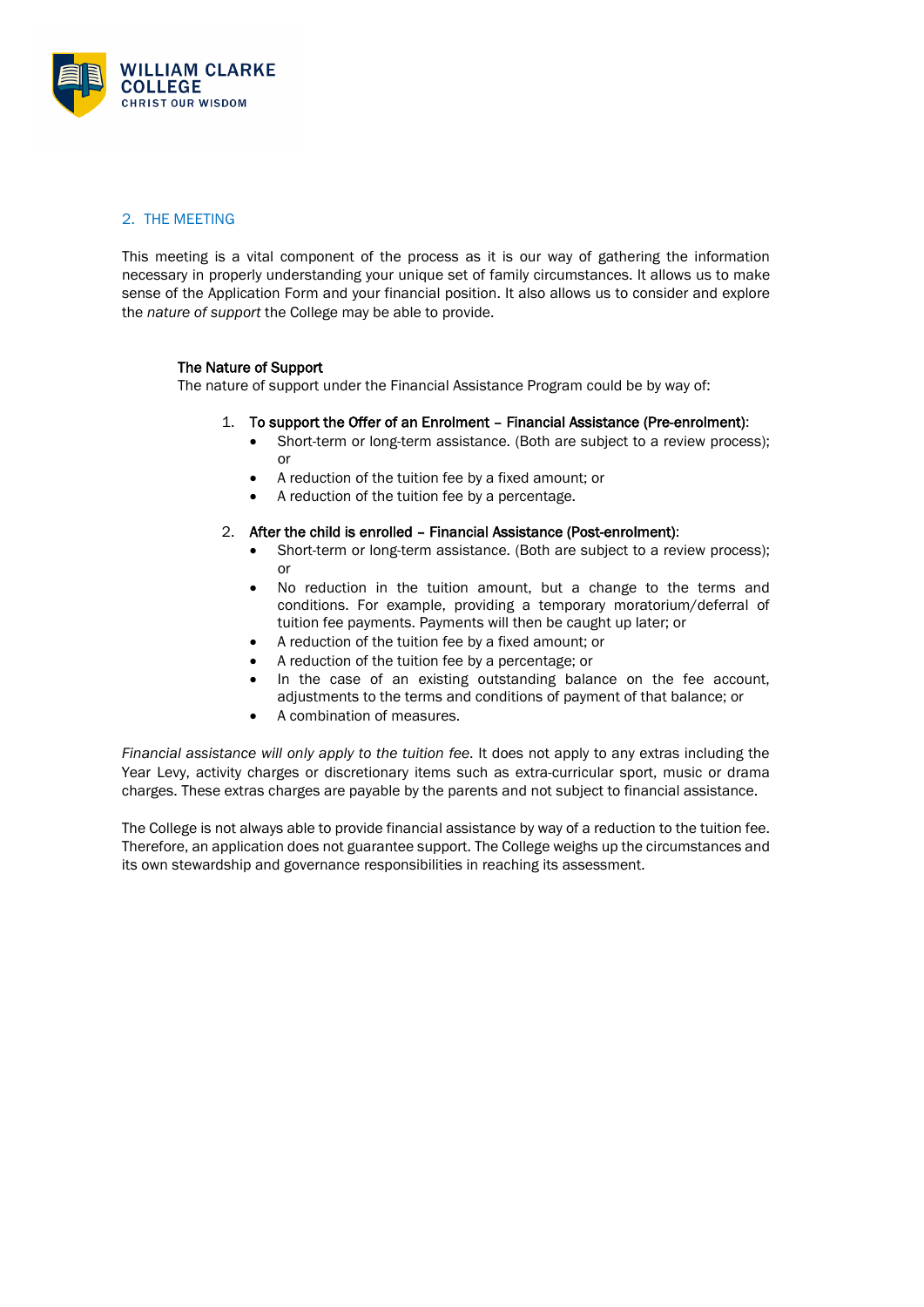

## 3. THE OUTCOME

The College does not require anything special of a child who is a recipient of financial assistance. Like all other students at the College, they would be expected to comply with all College rules and expectations and contribute to College life in a positive way.

#### For Financial Assistance (Pre-Enrolment)

The College sends a Letter of Offer, which covers both the status of enrolment and the outcome of the Financial Assistance application. The possible outcomes of the combined processes are:

- 1. There is no enrolment place available.
- 2. There is an enrolment place available, but without financial assistance.
- 3. There is an enrolment place available with financial assistance. In this case we would indicate the *nature and amount of financial assistance* available.

The family then considers the Letter of Offer and decides whether or not to accept.

#### Financial Assistance (Post-Enrolment)

The College will write to you, generally within two weeks of the meeting to outline the nature of financial support that is available.

## **CONFIDENTIALITY**

The College does not divulge details of financial assistance in any public form or to any third party.

Within the College, information about the existence of financial assistance is maintained by the Head and the Business Manager. Their personal support staff have access to the details necessary to arrange appointments and manage your fee account with the College. Access to the database containing such information is restricted to these people only.

Strict internal confidentiality is maintained. For example, Teachers, Grade Coordinators, Heads of Year, Heads of Faculty, Mentors, Heads of House, Heads of Schools, the Deputy Head (except when acting for the Head during his absence), Counsellors, administration staff etc are NOT provided ANY information about financial assistance. Even when applications for Financial Assistance (Pre-Enrolment) are reviewed by College Council, they do not see names, addresses or workplaces of people receiving support, they review a set of circumstances.

The College does NOT tell your child about the existence of financial assistance. However, the decision whether to tell your child that they are a recipient of financial assistance is your decision alone. We would ask that if you choose to tell your child, you do so because they have the maturity to keep the information confidential.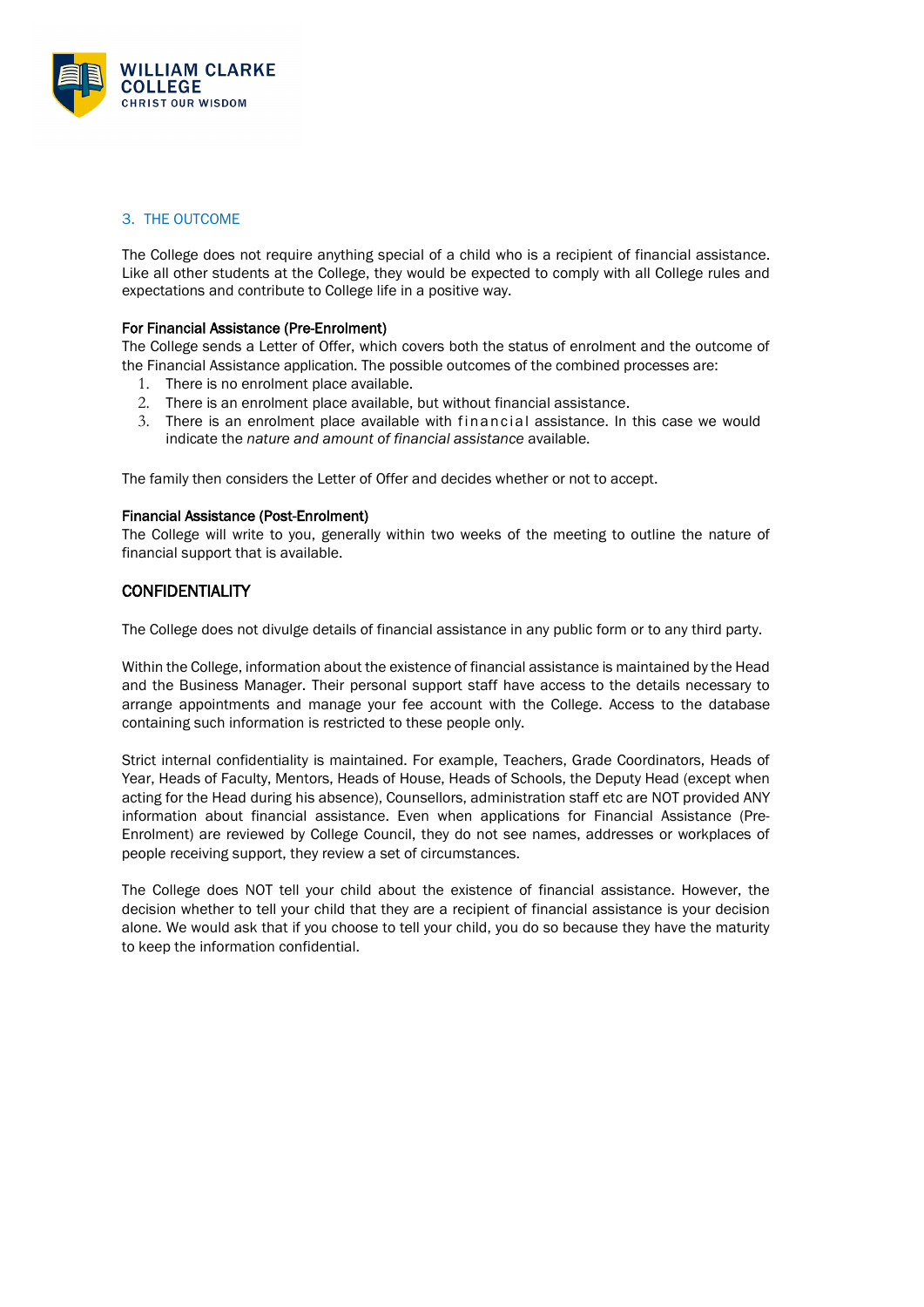

# STEWARDSHIP AND GOVERNANCE

The Head and Business Manager are accountable to the College Council for the proper running of the Financial Assistance Program. However, within this accountability, confidentiality is protected.

Generally, support will not be provided in the following situations unless there are very extenuating circumstances:

- Your financial position appears to be as a direct result of lifestyle choices for example you have over-extended yourself on the purchase of a home which has caused the financial difficulty.
- You own lifestyle or investment assets such as a luxury car, a boat or a rental property.
- As parents you collectively are able to afford the education costs for your child, but one parent chooses not to be a financial supporter of the child.
- You have not made reasonable attempts to review and reduce your expenditure and are attempting to maintain lifestyle whilst seeking support from the College.
- You have an existing debt to the College where you have not proactively sought to come to suitable arrangements with us or the College has already commenced debt recovery action.

Other considerations:

- A divorce or separation, whether or not it consists of agreed financial arrangements between the parents, will not automatically give rise to Financial Assistance.
- If you have substantial investment funds, funds in bank accounts or education trusts it would be expected that these funds would be utilised first.
- The process will consider the financial support available through the child's grandparents and other family sources.
- The process will consider the ability of the parents to first borrow to fund the education, either in the short-term or long-term.
- Generally, it will be expected that both parents are working at least 20 hours per week. However, the College will consider extenuating circumstances.

Financial assistance is more favourably considered to families in the following special circumstances such as:

- Prolonged and significant medical issues of a child, parent, parents or caregiver.
- One or both parents have a disability which limits the income earning capacity of the family.
- Single parent families.
- Prolonged periods of unemployment.
- Business failure for those who are self-employed or run a family business.
- Families with multiple children enrolled at the College (this acts as a more directed way of providing sibling discounts).
- Dependent children under the age of twelve months, which results in one parent not being able to work full-time for that period, particularly where the cost of childcare would outweigh the after-tax amount from part-time work.

In the event of the death of a parent of an enrolled child, the College can provide support of up to 100% tuition fee relief for up to two school term's immediately following that death.